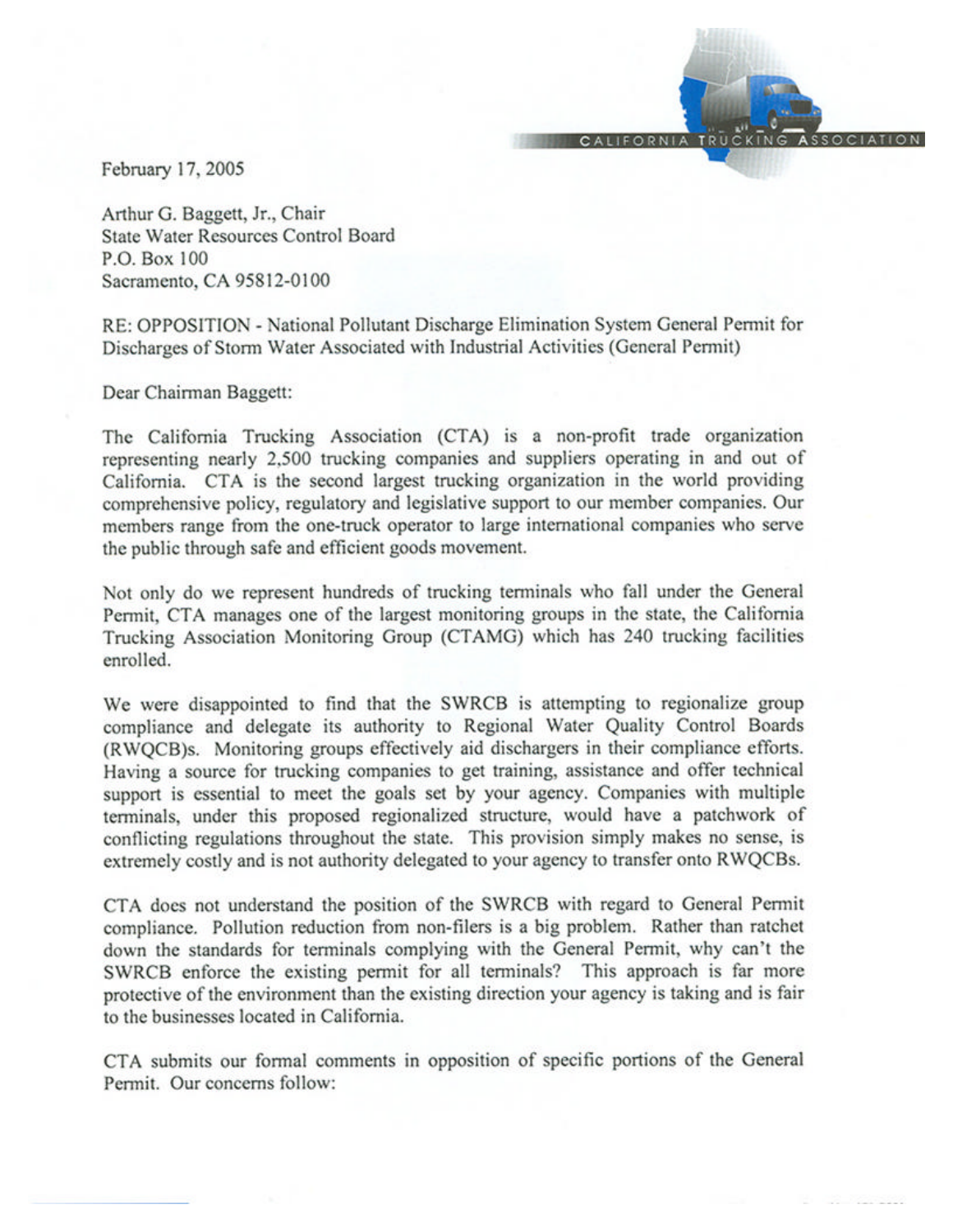Channian Daggen February 17, 2005 Page Two

- 1. Section VIII.4.f.ii of the General Permit sets de facto numeric limits using the EPA benchmark levels, which are arbitrary, capricious, and not supported by relevant science.
- 2. Unnecessary changes to the General Permit create a cost-prohibitive and burdensome sampling schedule for compliant dischargers and discourage nonfilers from complying.
- 3. The SWRCB has no authority to delegate state compliance responsibilities under the General Permit to individual Regional Water Quality Control Boards. This costly and confusing provision will create a patchwork of conflicting regulations for trucking companies with multiple terminals throughout California.
- 4. Deadlines for the Group Monitoring Plan and Group Evaluation Report should be changed to accommodate the revised Annual Report filing date
- 5. Several sections of the General Permit need specific clarifying language

CTA appreciates your consideration in this matter. If you have any questions or would like to discuss our comments, please contact Staci Heaton, Director of Environmental Affairs and CTAMG Group Leader, at (916) 373-3553.

Sincerely,

extrany William

Stephanie Williams Senior Vice President

SRW: slh

Peter S. Silva, State Water Resources Control Board Member  $CC:$ Richard Katz, State Water Resources Control Board Member Gary Carlton, State Water Resources Control Board Member Nancy Sutley, State Water Resources Control Board Member Celeste Cantú, Executive Director, State Water Resources Control Board Dr. Alan Lloyd, Secretary, California Environmental Protection Agency Terry Tomminen Colifornia Cohinet Secretary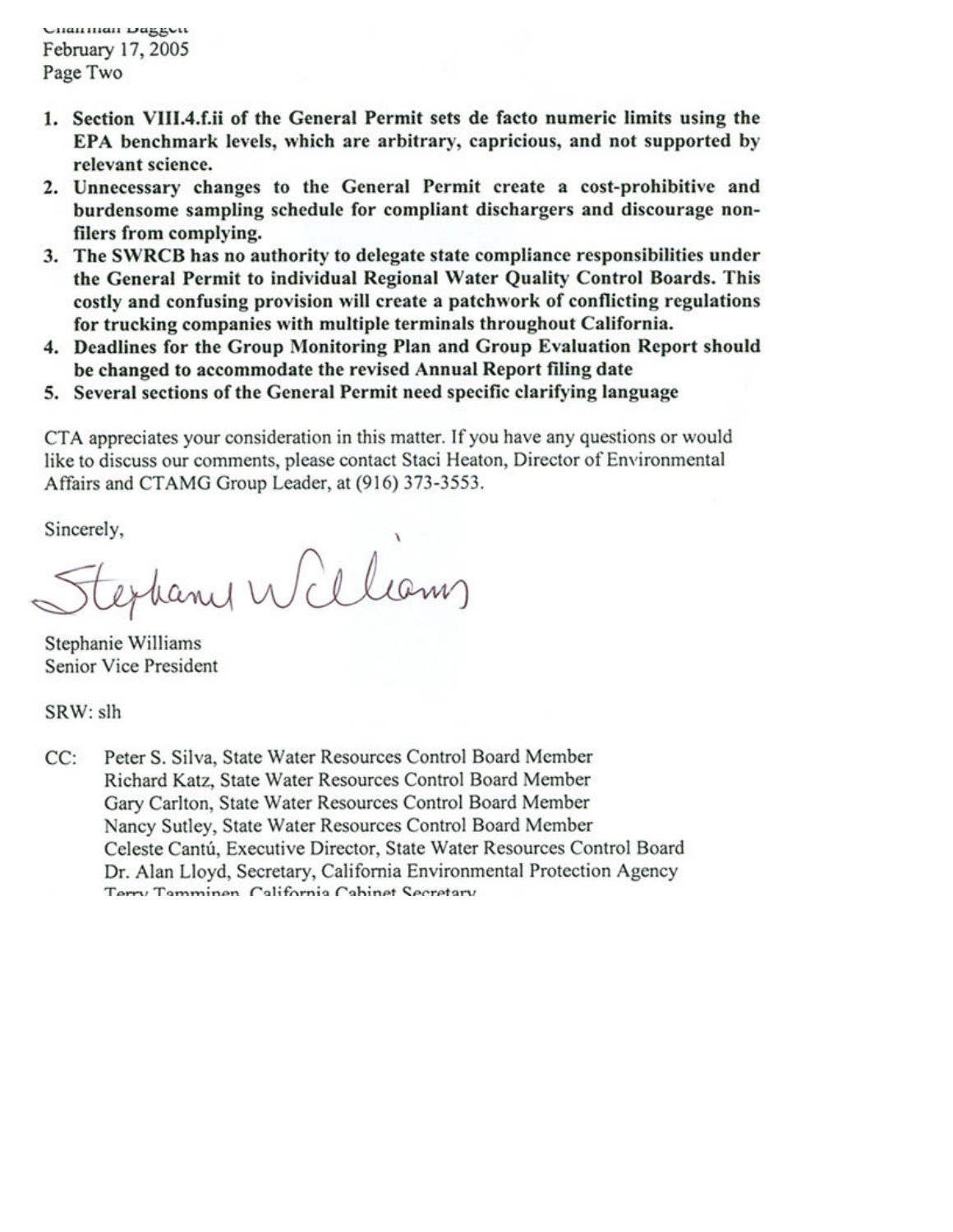# **Comments of the California Trucking Association on the National Pollutant Discharge Elimination System General Permit for Discharges of Storm Water Associated with Industrial Activities (General Permit) , February 17, 2005**

The California Trucking Association (CTA) is a non-profit trade organization representing nearly 2,500 trucking companies and suppliers operating in and out of California. CTA is the second largest trucking organization in the world providing comprehensive policy, regulatory and legisla tive support to our member companies. Our members range from the one-truck operator to large international companies who serve the public through safe and efficient goods movement. In addition to our many members who are covered under the Industrial General Permit and do their own monitoring, CTA manages one of the largest monitoring groups in the state, the California Trucking Association Monitoring Group (CTAMG). There are currently 240 trucking facilities enrolled in CTAMG.

With a few exceptions, CTA supports the proposed changes in the General Permit to the requirements for monitoring groups. While the changes will impose extra efforts on the part of group leaders, we know that these changes are necessary to preserve the integrity of the group monitoring program. CTA strongly believes in the effectiveness of monitoring groups in not only aiding dischargers in their compliance efforts, providing training and assistance, and offering technical support, but also in helping to identify non-filers to bring them into compliance. That being said, CTA submits the following comments in opposition to specific requirements contained in the General Permit:

# **1. Section VIII.4.f.ii of the General Permit sets de facto numeric limits using the EPA benchmark levels, which are arbitrary, capricious, and not based on science**

In EPA's 2000 Report to Congress on the Phase l Stormwater Regulations, EPA stated, "Benchmark concentrations are not effluent limits, and EPA has instructed NPDESauthorized States that the benchmarks should not be interpreted or adopted as such."<sup>1</sup> Section VIII.4.f.ii of the draft General Permit establishes the EPA benchmark levels as de facto effluent limits by requiring dischargers to perform repeated samples until they no longer exceed the benchmarks. This is an arbitrary and capricious requirement for which SWRCB staff has provided no scientific basis, and which goes beyond the scope of SWRCB authority.

No scientific evidence has been cited in the General Permit that correlates BMP's to analytical results. No relevant connection between BMP's and exceedences of the benchmarks can be determined among our group members. Benchmark exceedences at trucking facilities are caused by multiple factors, including weather conditions preceding the sample, increased truck traffic on certain days, and run-on from adjacent noncompliant sites. These types of factors are not within the facility's control, and adding BMP's will not affect subsequent analytical results. Certainly, imposing the same effluent limits on a broad cross section of different industries would be illogical and is not supported by science.

The adoption of benchmark values as de facto numeric limits accomplishes only one thing: paving the way for environmental lawsuits against those companies trying to

 $\overline{a}$ 

<sup>&</sup>lt;sup>1</sup> Report to Congress on the Phase 1 Stormwater Regulations, Evaluation of Program for Industrial Activities, pg. 5-17. United States Environmental Protection Agency, 2/01/00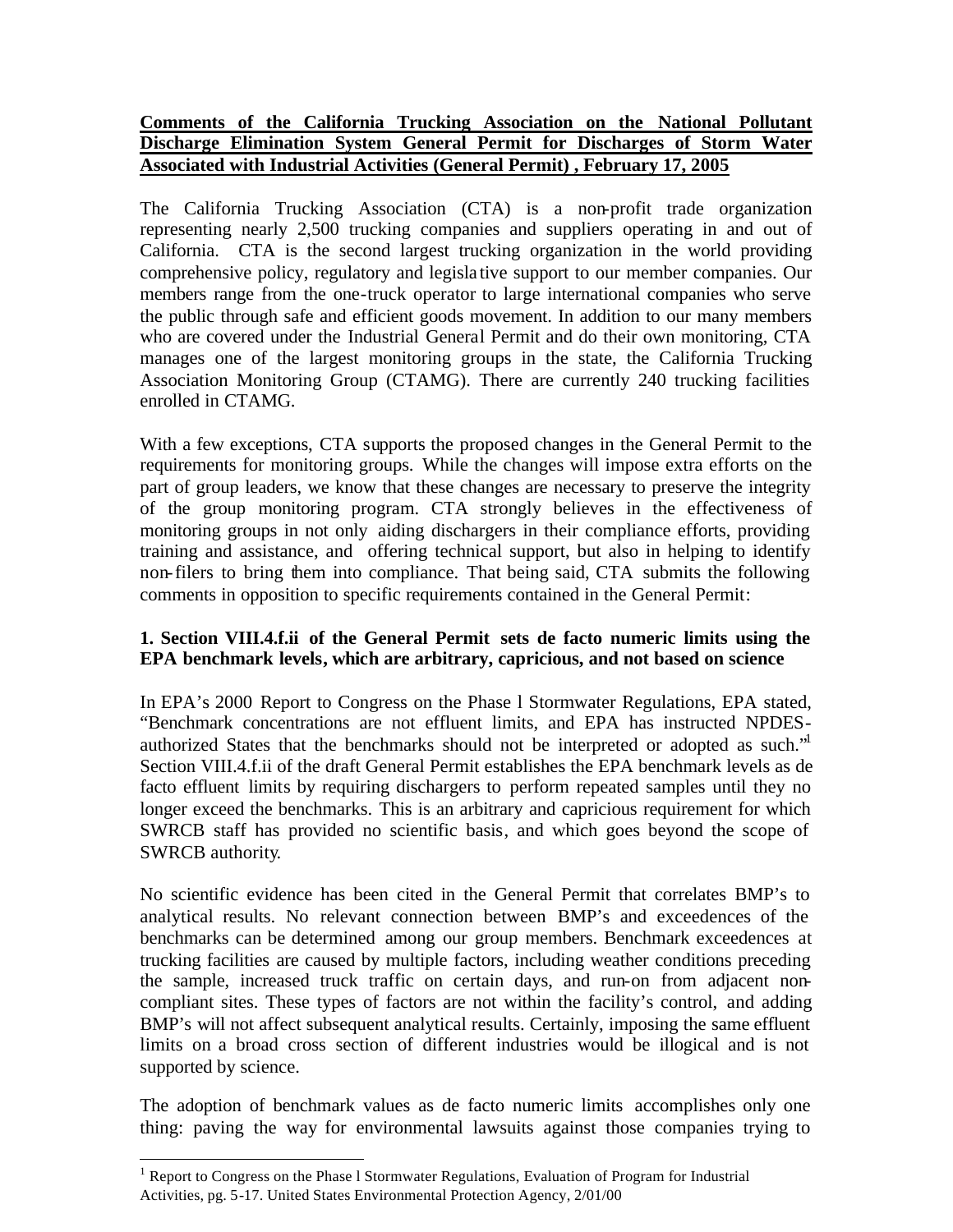comply with state law. Some of the cleanest facilities with the most extensive BMP's can exceed the benchmark levels due to such inane things as routine tire wear. Making trucking terminals easy legal targets as filers under the draft General Permit is bad public policy and certainly anti-business. CTA asks that the de facto numeric limits set in Section VIII.4.f.ii be removed from the Permit until such time as a cause and effect can be demonstrated by basic scientific principles.

**Recommendation 1:** Remove the de facto numeric limits and corresponding sampling requirements in Section VIII.4.f.ii.

# **2. The changes to the General Permit create a cost-prohibitive and burdensome sampling schedule for compliant dischargers and discourage non-filers from complying**

The trucking industry is competitive, and California's truckers are already at a disadvantage due to regulatory burdens. Expensive engine upgrades and the high cost of diesel fuel in California directly result from regulatory requirements by agencies under CalEPA. Now, with NAFTA and the pending arrival of more international trucks, California's trucking industry is threatened and will have a difficult time competing. The de facto numeric limits established in the General Permit will increase costs for dischargers without decreasing pollution.

The new sampling requirements are also unclear and excessive. It appears that a facility would be required to continue sampling every single storm event until two consecutive samples were below all benchmark levels. With the addition of de facto numeric limits, there is even less incentive for noncompliant facilities to comply with the law and the SWRCB is missing the largest pollution reductions—non-compliers. CTA asks that a cost/benefit analysis be performed and considered by the Board in conjunction with the next draft of the General Permit to account for unnecessary additional sampling requirements.

**Recommendation 2:** Provide a cost/benefit analysis covering additional sampling requirements in the General Permit.

### **3. The SWRCB has no authority to delegate state compliance responsibilities under the General Permit to individual Regional Water Quality Control Boards. This costly and confusing provision will create a patchwork of conflicting regulations for trucking companies with multiple terminals throughout California.**

The Section IX.2.c.i requires monitoring groups to submit their group monitoring plan to each affected RWQCB for approval. By default, this allows RWQCB's to reject group plans and eliminate monitoring group participation in the region. Certain RWQCB staff are opposed to group monitoring, the term staff should be qualified as they are not elected or appointed and should not be delegated this authority.

The draft General Permit provides that a RWQCB can reject group monitoring and all proposed group monitoring plans. SWRCB must remove the provision delegating RWQCB authority to approve GMP's or set guidelines. It is the responsibility of the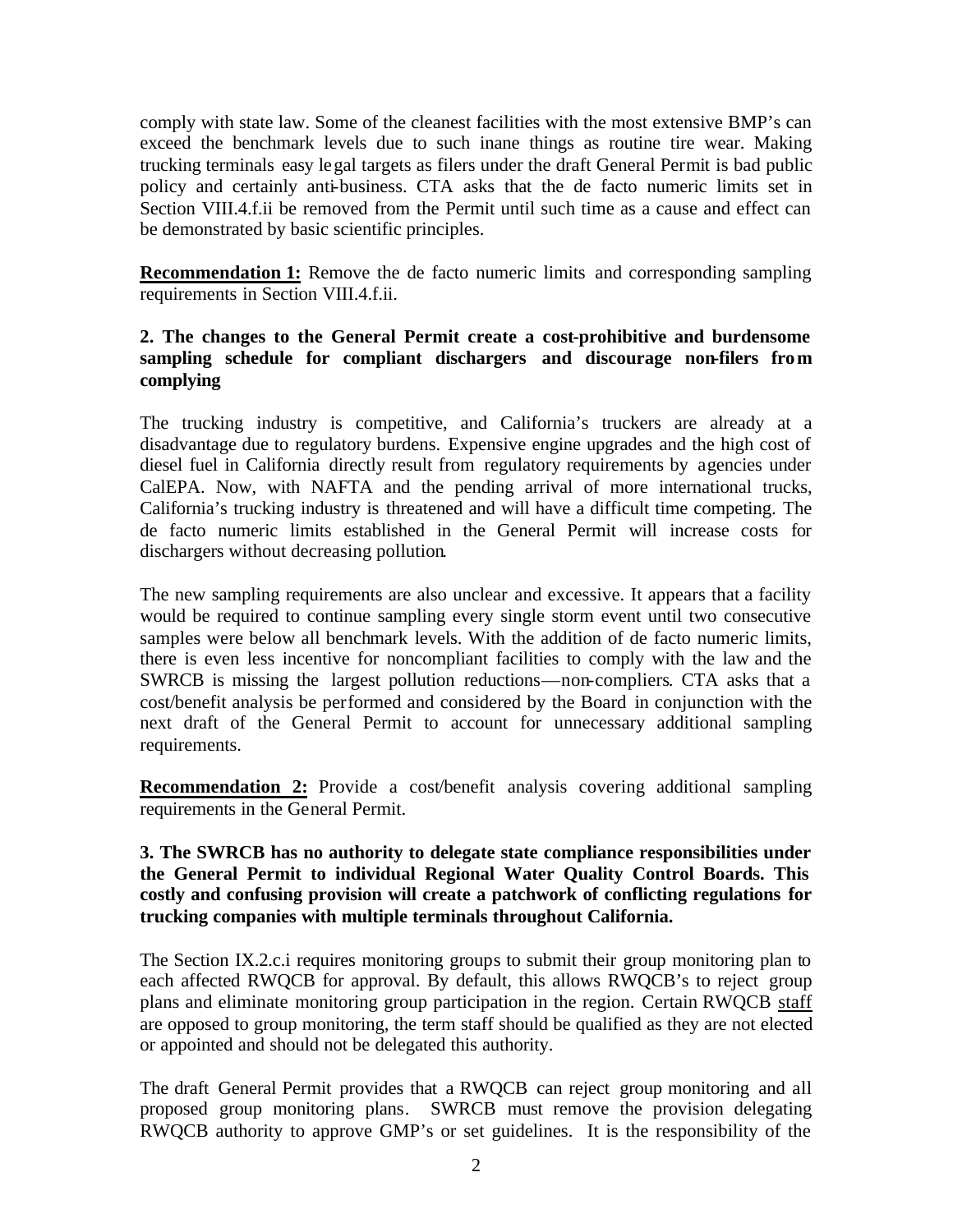state and abdication of this responsibility in a way that would create mass confusion is unacceptable to the trucking industry.

The authority delegated to the SWRCB from the federal EPA is inconsistent with the patchwork direction this provision of the draft General Permit would implement. CTA finds this provision irresponsible and is strongly opposed to eliminating groups and regionalizing discharge compliance. The SWRCB would need legislative authority to conduct this provision as it is outside the scope of this rulemaking. CTA would oppose any such legislation.

**Recommendation 3:** Remove RWQCB authority to negate or modify statewide group monitoring plans and approve group plans at the state level.

# **4. Deadlines for the GMP and Group Evaluation Report (GER) do not correspond to the revised Annual Report filing date**

Currently, there is a 30 day time period between the due date for facility Annual Reports and the due date for the GMP and GER. Section V.10 changes the current Annual Report filing date from July 1 to July 15, thus shortening the time between the due dates to 15 days. The data and analysis contained in the GMP and GER is collected from group member Annual Reports, and the collection and analysis process is time consuming. Since these are comprehensive documents relating to each group's monitoring activities for the year, the filing deadlines for the GMP and GER should be changed to August 15 to allow the same 30 days provided in the current permit for data collection and analysis, in order to correspond with the Annual Report filing deadline.

**Recommendation 4:** Change the filing date for the GMP and GER to August 15.

# **5. Several sections of the General Permit need specific clarifying language**

Finally, the following sections of the General Permit need clarifying language to simplify the permit for individual dischargers that aren't members of monitoring groups and thus do not have access to training or consulting assistance:

- Page XXII, Fact Sheet Figure 3, Rows 7 and 9: What is the difference between a storm event as described in Row 7 and an "eligible" storm event as described in Row 9?
- Page 3, Number 21: Does the statement, "The Section VIII.8 monitoring requirements may be modified based on a proposal…" allow the SWRCB authority to modify the permit at any time?
- Section III.1: Please define the term "nuisance".
- Section III.2: Since Regional Basin Plans vary, how will dischargers know if they are out of compliance?